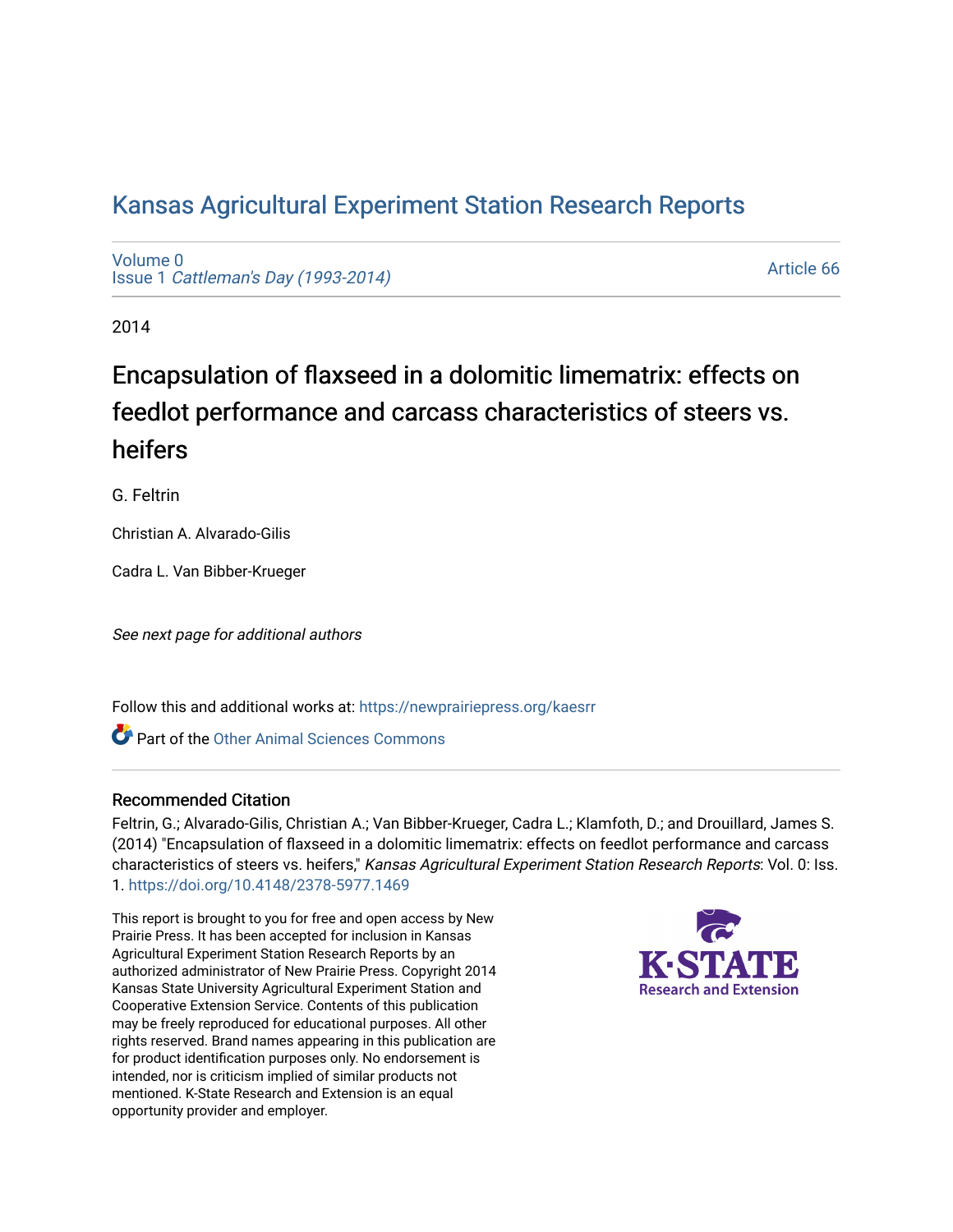## Encapsulation of flaxseed in a dolomitic limematrix: effects on feedlot performance and carcass characteristics of steers vs. heifers

### Abstract

We have investigated the potential for using hydrated lime to form protective matrices with oil-rich feeds, such as flaxseed, to increase the incorporation of omega-3 fatty acids into meat. Dolomitic lime is mixed with ground flaxseed, water is added, the mixture is blended in a high-speed turbulizer, and the resulting material is then dried to form a granular matrix. During the manufacturing process, a portion of the hydrated lime becomes recarbonated. This recarbonated matrix is ruminally stable, which prevents rumen microbes from converting polyunsaturated oils to saturated fats. Additional recarbonation occurs in the rumen due to exposure to high concentrations of carbon dioxide produced by rumen microbes, further stabilizing the matrix. The objective of this study was to compare feedlot performance and carcass characteristics of heifers and steers fed traditional finishing diets to those of cattle supplemented with encapsulated blends of ground flaxseed and dolomitic lime hydrate.

### Keywords

Cattlemen's Day, 2014; Kansas Agricultural Experiment Station contribution; no. 14-262-S; Report of progress (Kansas State University. Agricultural Experiment Station and Cooperative Extension Service); 1101; Beef Cattle Research, 2014 is known as Cattlemen's Day, 2014; Beef; Omega-3 fatty acids; Rumen; Carcass traits

#### Creative Commons License



This work is licensed under a [Creative Commons Attribution 4.0 License](https://creativecommons.org/licenses/by/4.0/).

#### Authors

G. Feltrin, Christian A. Alvarado-Gilis, Cadra L. Van Bibber-Krueger, D. Klamfoth, and James S. Drouillard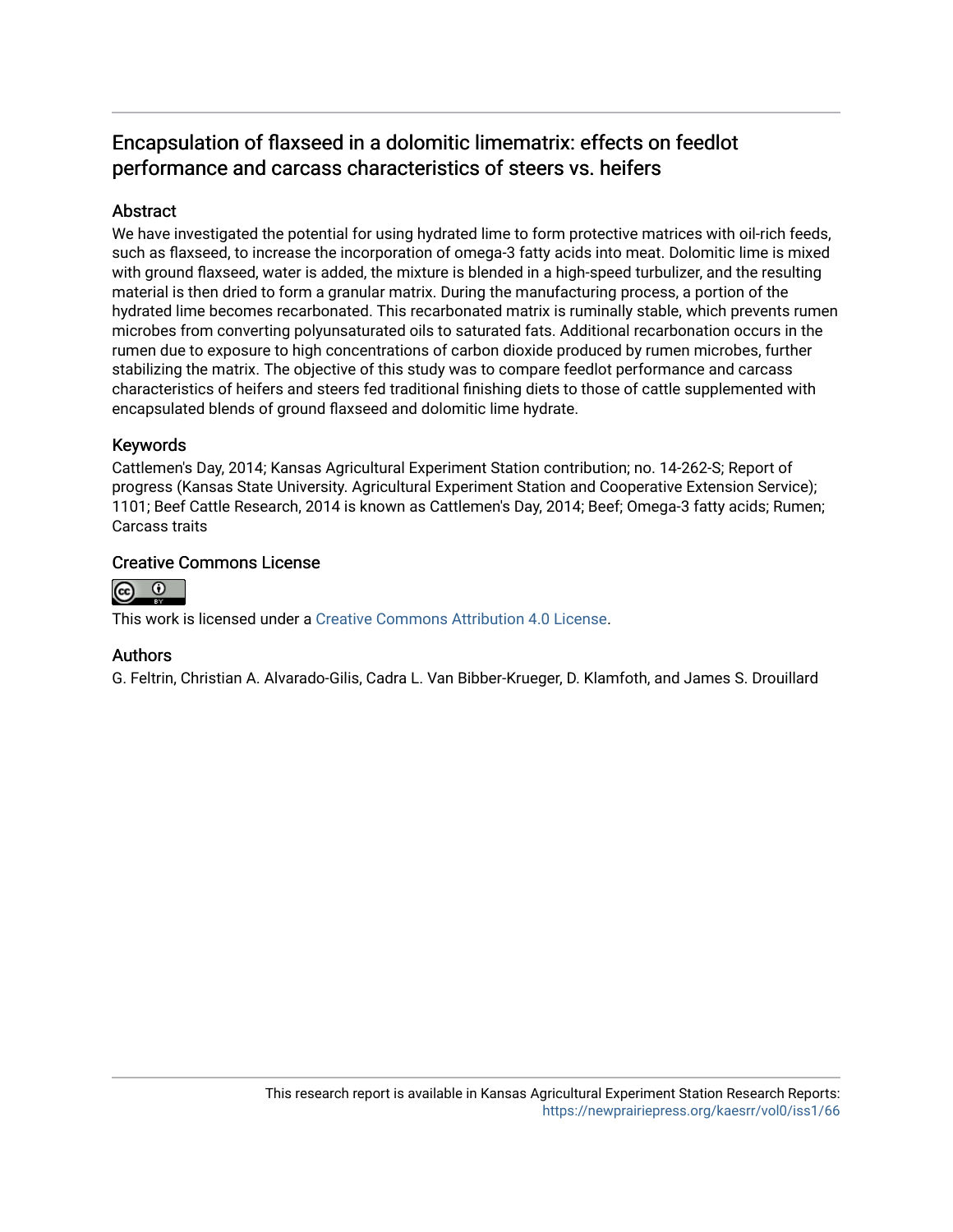# Encapsulation of Flaxseed in a Dolomitic Lime Matrix: Effects on Feedlot Performance and Carcass Characteristics of Steers vs. Heifers

*G. Feltrin, C. Alvarado Gilis, C.L. Van Bibber-Krueger, D. Klamfoth1 , and J.S. Drouillard*

## **Introduction**

Polyunsaturated fatty acids, when fed to cattle, are subject to extensive alteration by ruminal microbes, effectively converting the polyunsaturated fats into saturated fats. The oil of flaxseed is rich in alpha linolenic acid ( $\sim$ 55% of the oil), which is an essential polyunsaturated, omega-3 fatty acid. Enrichment of feedlot cattle diets with flaxseed has been used effectively as a means of increasing the proportions of omega-3 fatty acids incorporated into beef, but efficiency of transfer from the animal's diet to beef is relatively low. Encapsulating the flaxseed or flaxseed oil in a matrix that is resistant to the actions of ruminal microbes could provide a mechanism for increasing the efficiency with which polyunsaturated fats are absorbed and deposited into tissues.

We have investigated the potential for using hydrated lime to form protective matrices with oil-rich feeds, such as flaxseed, to increase the incorporation of omega-3 fatty acids into meat. Dolomitic lime is mixed with ground flaxseed, water is added, the mixture is blended in a high-speed turbulizer, and the resulting material is then dried to form a granular matrix. During the manufacturing process, a portion of the hydrated lime becomes recarbonated. This recarbonated matrix is ruminally stable, which prevents rumen microbes from converting polyunsaturated oils to saturated fats. Additional recarbonation occurs in the rumen due to exposure to high concentrations of carbon dioxide produced by rumen microbes, further stabilizing the matrix. The objective of this study was to compare feedlot performance and carcass characteristics of heifers and steers fed traditional finishing diets to those of cattle supplemented with encapsulated blends of ground flaxseed and dolomitic lime hydrate.

## Experimental Procedures

Forty crossbred steers with an average initial body weight of  $921 \pm 57$  lb and 40 crossbred heifers with an average initial body weight of  $814 \pm 62$  lb were used in a randomized complete block design with a  $2 \times 4$  factorial arrangement of treatments to test interactions between gender (steers and heifer) and diet. Finishing diets consisted of: (1) Control (no flaxseed); (2) 4% of a 50:50 mixture of dolomitic lime and flaxseed; (3) 6% of a dolomitic hydrate flaxseed mixture containing 67% lime and 33% flaxseed; and (4) 6% of a 33:67 dolomitic hydrate:flax blend for the latter half of the finishing period. Composition of experimental diets is summarized in Table 1. Diets were mixed immediately before feeding and delivered to each pen once daily at 11:30 a.m. Ten steers and 10 heifers were assigned to each dietary treatment. Cattle were divided equally into heavy and light groups; the heavies half were marketed after 116 days on feed, and the lighter group was marketed after 144 days of feedlot finishing. Cattle were harvested at a commercial abattoir in Holcomb, KS. On the day of harvest, incidence of liver abscesses was recorded as well as hot carcass weight. Carcasses were chilled for 24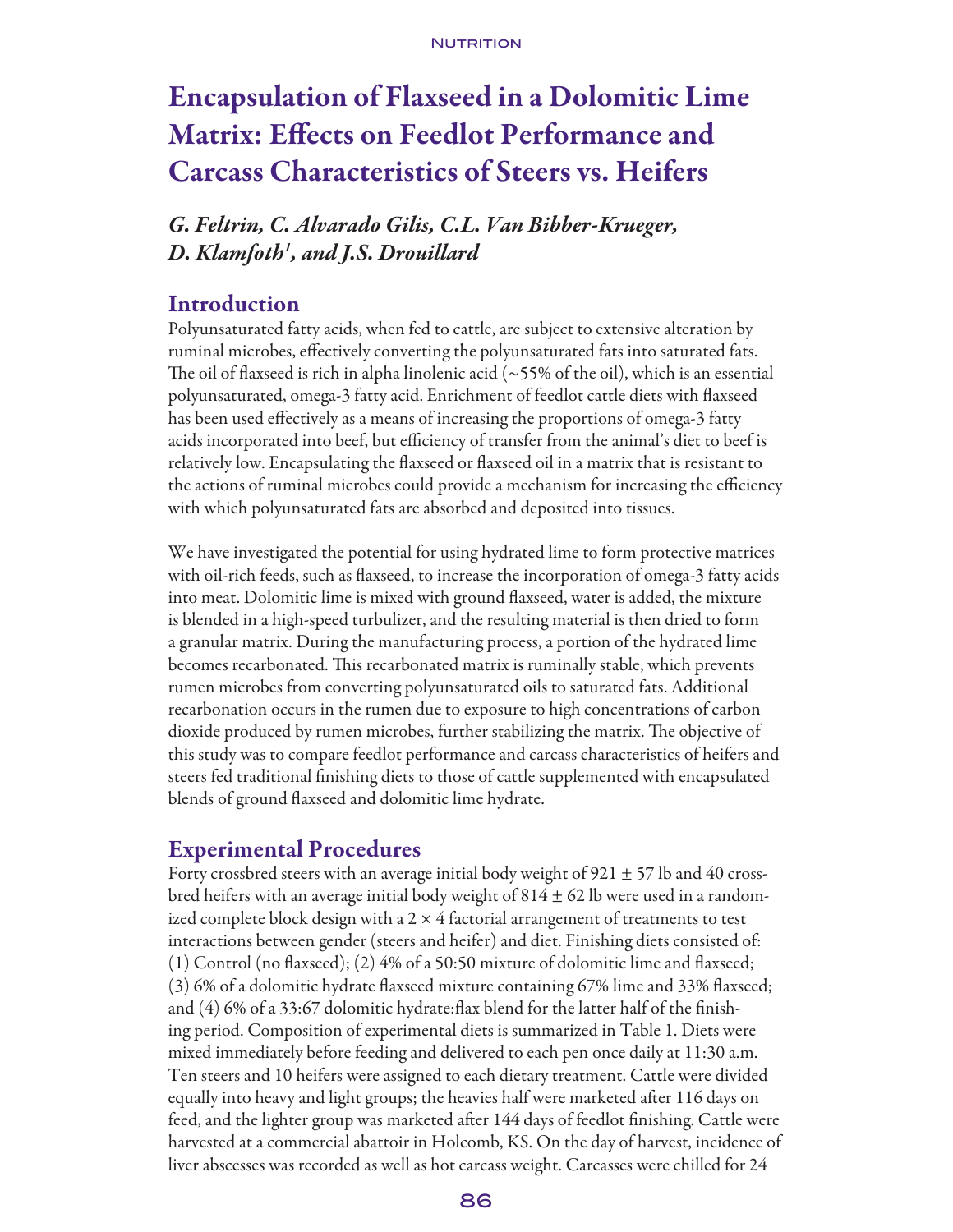#### NUTRITION

hours, then graded. Carcass measurements included 12th-rib subcutaneous fat thickness; ribeye area; percentage of kidney, pelvic, and heart fat; marbling score; and USDA quality and yield grade. Data were analyzed using the MIXED model procedure of SAS (Version 9.0; SAS Institute, Cary, NC) with gender, diet, and the gender × diet interaction as fixed effects and weight group as a random effect. Animal was the experimental unit. Frequency data (liver abscesses and USDA yield and quality grades) were analyzed as binomial proportions with the GLIMMIX procedure of SAS using the same model as described previously.

## Results and Discussion

Feedlot performance is summarized in Table 2. There were no interactions between diet and gender. Regardless of diet, steers consumed more feed and had more rapid rates of gain than heifers ( $P < 0.01$ ). Efficiency tended to be better for steers than for heifers, but these differences were not statistically different. Feeding lime-encapsulated flaxseed decreased intake markedly ( $P < 0.01$ ), but gains and efficiencies were not statistically different from controls. The 4% and 6% lime treatments yielded similar gain and efficiency, however. The substantial decrease in feed intake associated with addition of lime-encapsulated flaxseed (12% decrease for heifers and 10% decrease for steers) was not expected. No such observations were made in previous studies with growing cattle fed forage-based diets. The hydrate matrix is very alkaline, which may have affected palatability, but the absence of this effect in forage-based diets suggests that poor palatability may not be the cause of this change. It is conceivable that we altered cation-anion balance sufficiently to disrupt normal feeding behavior. Future studies are being planned to examine this effect in greater detail.

As expected, steer carcasses were heavier than those of heifers (722 vs. 619 lb, respectively;  $P < 0.01$ ; Table 3). Steers also had greater ribeye areas than heifers  $(P < 0.01)$ , and steer carcasses generally were leaner and graded more poorly than those of the heifers. Feeding lime-encapsulated flaxseed generally decreased carcass weight ( $P = 0.03$ ), which we attribute to the rather dramatic decrease in feed intake for these treatments. Carcass characteristics other than carcass weight were unaffected by treatment.

## **Implications**

Feeding ground flaxseed embedded within a protective matrix consisting of dolomitic lime hydrate decreased feed intake and carcass weight of feedlot steers and heifers. Average daily gain and most other carcass attributes were unaffected by diet, although the measures generally followed patterns that were consistent with reduced feed intake.

## Acknowledgements

The hydrated lime embedding process is the subject of a U.S. patent application jointly submitted by Kansas State University and Lhoist North America (Fort Worth, TX).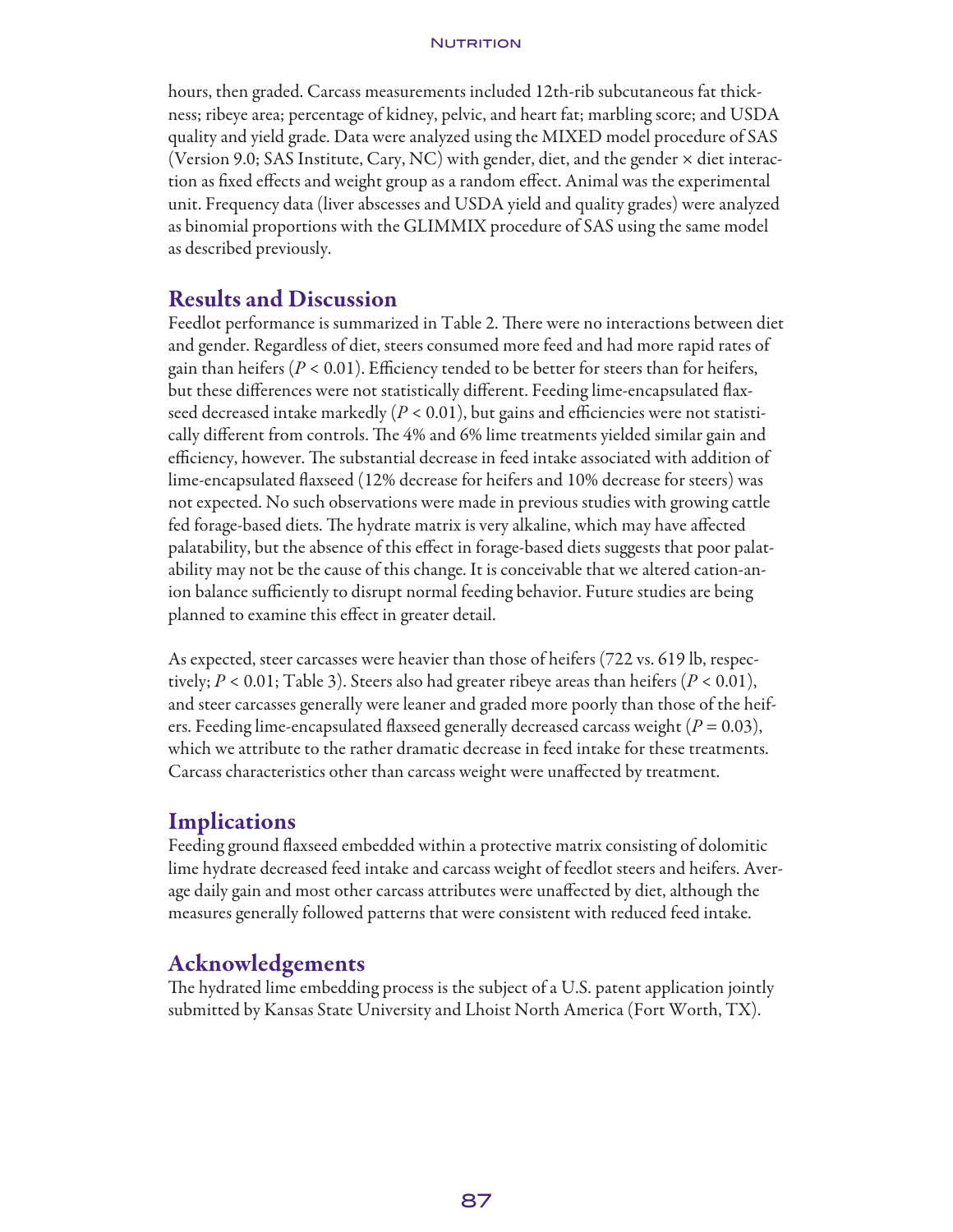#### **NUTRITION**

|                                   | Diets   |          |                          |  |  |
|-----------------------------------|---------|----------|--------------------------|--|--|
| Item                              | Control | 4% 50:50 | 6% 67:33                 |  |  |
| Steam-flaked corn                 | 56.36   | 54.48    | 52.97                    |  |  |
| Wet corn gluten feed              | 30.00   | 30.00    | 30.00                    |  |  |
| Corn silage                       | 5.00    | 5.00     | 5.00                     |  |  |
| Wheat straw                       | 3.00    | 3.00     | 3.00                     |  |  |
| 50:50 lime:flax                   | ۰       | 4.00     | $\overline{\phantom{a}}$ |  |  |
| $67:33$ lime: flax                |         | ۰        | 6.00                     |  |  |
| Supplement <sup>1</sup>           | 3.48    | 1.35     | 0.87                     |  |  |
| Feed additive premix <sup>2</sup> | 2.16    | 2.16     | 2.16                     |  |  |

#### Table 1. Composition of experimental diets on a 100% dry matter basis

1 Formulated to provide 0.3% salt, 0.1 ppm cobalt, 10 ppm copper, 0.6 ppm iodine, 60 ppm manganese, 0.25 ppm selenium, 60 ppm zinc, 1,000 IU/lb vitamin A, and 20 IU/lb vitamin E on a dry matter basis.

2 Formulated to provide the following: 300 mg/d of Rumensin and 90 mg/day Tylan (Elanco Animal Health, Indianapolis, IN). Heifers also received 0.4 mg/day of Heifermaxx (Elanco Animal Health).

|                           | Diets           |                    |                    |                    | $P$ -value |        |        |
|---------------------------|-----------------|--------------------|--------------------|--------------------|------------|--------|--------|
|                           |                 |                    |                    | 6%                 |            |        |        |
|                           |                 | 4%                 | 6%                 | 67:33              |            |        |        |
| Item                      | Control         | 50:50              | 67:33              | Late               | <b>SEM</b> | Gender | Diet   |
| Dry matter intake, lb/day |                 |                    |                    |                    |            |        |        |
| Heifers                   | $16.75^{\circ}$ | 14.90 <sup>b</sup> | 14.71 <sup>b</sup> | 14.77 <sup>b</sup> | 0.329      | < 0.01 | < 0.01 |
| <b>Steers</b>             | $18.96^{\circ}$ | 17.02 <sup>b</sup> | 16.67 <sup>b</sup> | 17.57c             | 0.329      |        |        |
| Average daily gain, lb    |                 |                    |                    |                    |            |        |        |
| Heifers                   | 2.60            | 2.45               | 2.49               | 2.36               | 0.121      | 0.03   | 0.18   |
| <b>Steers</b>             | 3.31            | 3.06               | 2.98               | 3.00               | 0.121      |        |        |
| Feed:gain                 |                 |                    |                    |                    |            |        |        |
| Heifers                   | 6.44            | 6.08               | 5.90               | 6.25               | 0.008      | 0.16   | 0.28   |
| Steers                    | 5.72            | 5.56               | 5.59               | 5.86               | 0.008      |        |        |

| Table 2. Feedlot performance of heifers and steers fed finishing diets with or without |  |  |
|----------------------------------------------------------------------------------------|--|--|
| lime-encapsulated flaxseed <sup>1</sup>                                                |  |  |

1 Cattle were fed diets containing (dry basis) no flaxseed (Control); 4% of an encapsulated 50:50 blend of dolomitic hydrate and flaxseed for the entire finishing period; 6% of an encapsulated 67:33 blend of dolomitic hydrate and ground flaxseed for the entire finishing period; or 6% of an encapsulated 67:33 blend of dolomitic hydrate and ground flaxseed for the final half of feedlot finishing (Late).

 $a-c$  Means in a row without a common superscript are different,  $P < 0.05$ .